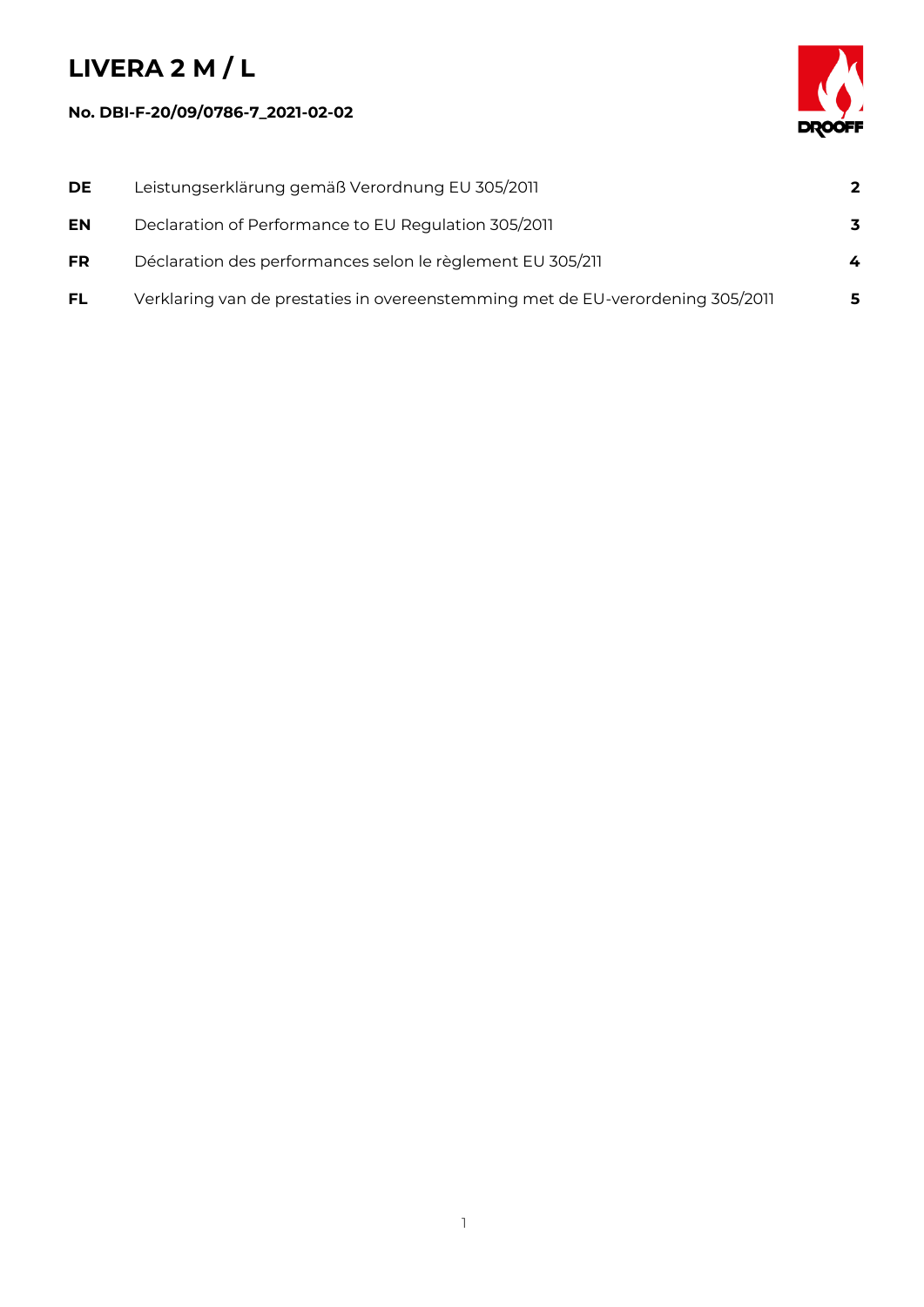**No. DBI-F-20/09/0786-7\_2021-02-02**



| 1. Allgemeines                                                                                           |                                         |  |  |  |
|----------------------------------------------------------------------------------------------------------|-----------------------------------------|--|--|--|
| Produkt                                                                                                  | LIVERA 2 M / L mit Katalysator          |  |  |  |
| Verwendungszweck                                                                                         | Raumheizer für feste Brennstoffe ohne   |  |  |  |
|                                                                                                          | Warmwasserbereitung                     |  |  |  |
| Hersteller                                                                                               | Drooff Kaminöfen GmbH & Co. KG          |  |  |  |
|                                                                                                          | Keffelker Str. 40                       |  |  |  |
|                                                                                                          | 59929 Brilon, Deutschland               |  |  |  |
| System(e) zur Bewertung der Leistungsbeständigkeit                                                       | 3                                       |  |  |  |
| Benanntes Prüflabor / Nr.                                                                                | DBI-Gastechnologisches Institut gGmbH   |  |  |  |
|                                                                                                          | Freiberg DVGW-Prüflaboratorium Energie  |  |  |  |
|                                                                                                          | /1721                                   |  |  |  |
| Prüfbericht Nr.                                                                                          | No. DBI-F-20/09/0786-7                  |  |  |  |
| Harmonisierte technische Spezifikation                                                                   | EN 13240:2005-10                        |  |  |  |
| 2. Wesentliche Merkmale                                                                                  |                                         |  |  |  |
| <b>Brandsicherheit</b>                                                                                   | <b>Erfüllt</b>                          |  |  |  |
| Brandverhalten                                                                                           | Al nach EN13501-1                       |  |  |  |
| Sicherheitsabstand zu brennbaren Materialien in mm                                                       | Decke:                                  |  |  |  |
|                                                                                                          | Boden:                                  |  |  |  |
|                                                                                                          | Hinten:<br>180                          |  |  |  |
|                                                                                                          | Seite (ohne Strahlungseinfluss):<br>180 |  |  |  |
|                                                                                                          | Seiten (mit Strahlungseinfluss):<br>200 |  |  |  |
|                                                                                                          | Vorne:<br>800                           |  |  |  |
| Brandgefahr durch Herausfallen von brennendem Brennstoff                                                 | Erfüllt                                 |  |  |  |
| Reinigbarkeit                                                                                            | Erfüllt                                 |  |  |  |
| Emission von Verbrennungsprodukten (CO)                                                                  | g/Nm <sup>3</sup><br>< 1,25             |  |  |  |
| Abgastemperatur Messstrecke bei Nennwärmeleistung (fire +)                                               | $\overline{C}$<br>254,6                 |  |  |  |
| Abgastemperatur Stutzen bei Nennwärmeleistung (fire+)                                                    | $\overline{C}$<br>306                   |  |  |  |
| Oberflächentemperatur                                                                                    | Erfüllt                                 |  |  |  |
| Elektrische Sicherheit                                                                                   | Erfüllt                                 |  |  |  |
| Freisetzung von gefährlichen Stoffen                                                                     | <b>NPD</b>                              |  |  |  |
| Max. Betriebsdruck                                                                                       | Nicht relevant                          |  |  |  |
| Mechanische Festigkeit (zum Tragen eines Schornsteins)                                                   | <b>NPD</b>                              |  |  |  |
| Wärmeleistung / Energieeffizienz                                                                         | Erfüllt                                 |  |  |  |
| Nennwärmeleistung                                                                                        | kW<br>6,0                               |  |  |  |
| Nenn-Raumwärmeleistung                                                                                   | kW<br>$3,0 - 6,0$                       |  |  |  |
| Nenn-Wasserwärmeleistung                                                                                 | kW                                      |  |  |  |
| Wirkungsgrad                                                                                             | $\%$<br>> 75                            |  |  |  |
| Die Leistung des Produktes gemäß 1 entspricht den erklärten Leistungen gemäß Abschnitt 2.                |                                         |  |  |  |
| Verantwortlich für die Erstellung dieser Leistungserklärung ist allein der Hersteller gemäß Abschnitt 1. |                                         |  |  |  |

Unterzeichnet im Namen des Herstellers

 $\Lambda$  $\overline{\phantom{a}}$ 

Till Klask, Geschäftsführer Brilon, 02.02.2021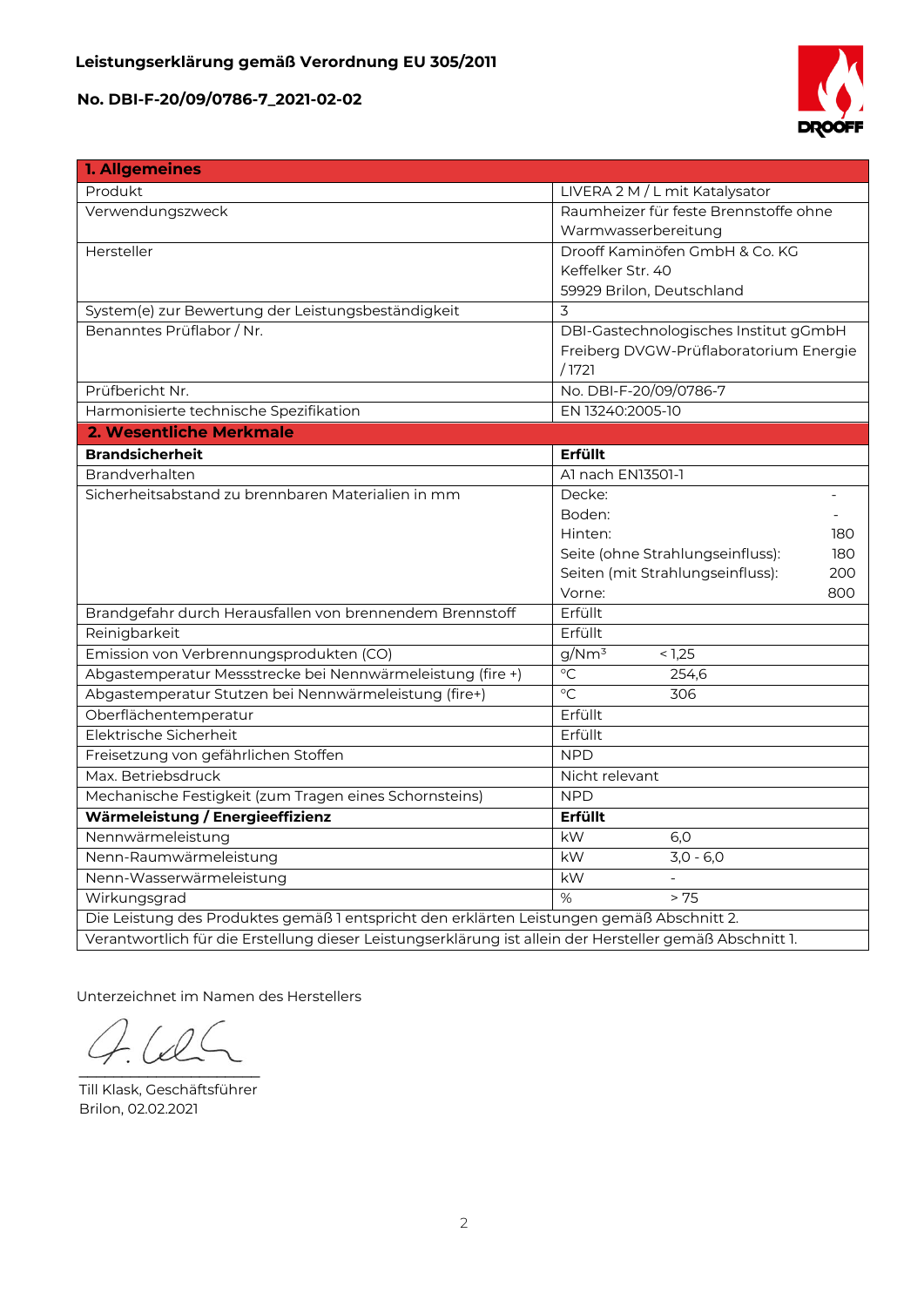## **Declaration of Performance to EU Regulation 305/2011**



## **No. DBI-F-20/09/0786-7\_2021-02-02**

| 1. General                                                                                                         |                                            |  |  |
|--------------------------------------------------------------------------------------------------------------------|--------------------------------------------|--|--|
| Product                                                                                                            | LIVERA 2 M / L with catalyst               |  |  |
| Intended use                                                                                                       | Room heater for solid fuels without hot    |  |  |
|                                                                                                                    | water preparation                          |  |  |
| Manufacturer                                                                                                       | Drooff Kaminöfen GmbH & Co. KG             |  |  |
|                                                                                                                    | Keffelker Str. 40                          |  |  |
|                                                                                                                    | 59929 Brilon, Germany                      |  |  |
| System(s) for assessment of performance consistency                                                                | 3                                          |  |  |
| Nominated test laboratory / no.                                                                                    | DBI-Gastechnologisches Institut gGmbH      |  |  |
|                                                                                                                    | Freiberg DVGW-Prüflaboratorium Energie     |  |  |
|                                                                                                                    | /1721                                      |  |  |
| Test report no.                                                                                                    | No. DBI-F-20/09/0786-7                     |  |  |
| Harmonized technical specification                                                                                 | EN 13240:2005-10                           |  |  |
| <b>2. Essential features</b>                                                                                       |                                            |  |  |
| <b>Fire safety</b>                                                                                                 | <b>Fulfilled</b>                           |  |  |
| Fire behaviour                                                                                                     | Al according to EN13501-1                  |  |  |
| Distance from inflammable materials in mm                                                                          | Ceiling:                                   |  |  |
|                                                                                                                    | Floor:                                     |  |  |
|                                                                                                                    | Back:<br>180                               |  |  |
|                                                                                                                    | Side (without radiation influence):<br>180 |  |  |
|                                                                                                                    | Side (with radiation influence):<br>200    |  |  |
|                                                                                                                    | Front:<br>800                              |  |  |
| Fire hazard due to burning fuel falling out                                                                        | Fulfilled                                  |  |  |
| Cleanability                                                                                                       | Fulfilled                                  |  |  |
| Emission of combustion products (CO)                                                                               | g/Nm <sup>3</sup><br>< 1,25                |  |  |
| Exhaust gas temperature measuring section at nominal heat                                                          | $\overline{C}$<br>254,6                    |  |  |
| output (fire +)                                                                                                    |                                            |  |  |
| Flue gas temperature at nominal heat output (fire+)                                                                | $\overline{C}$<br>306                      |  |  |
| Surface temperature                                                                                                | Fulfilled                                  |  |  |
| <b>Electrical safety</b>                                                                                           | Fulfilled                                  |  |  |
| Release of hazardous substances                                                                                    | <b>NPD</b>                                 |  |  |
| Max. operating pressure                                                                                            | Not relevant                               |  |  |
| Mechanical strength (to support a chimney)                                                                         | <b>NPD</b>                                 |  |  |
| Heat output / energy efficiency                                                                                    | fulfilled                                  |  |  |
| Rated heating capacity                                                                                             | kW<br>6,0                                  |  |  |
| Room-heating capacity                                                                                              | $3,0 - 6,0$<br>kW                          |  |  |
| Water-heating capacity                                                                                             | kW                                         |  |  |
| Efficiency                                                                                                         | %<br>> 75                                  |  |  |
| The performance of the product according to 1 corresponds to the declared performances according to section 2.     |                                            |  |  |
| The manufacturer alone is responsible for drawing up this declaration of performance in accordance with section 1. |                                            |  |  |

Signed on behalf of the manufacturer

 $\mathcal{L}$  and  $\mathcal{L}$  and  $\mathcal{L}$ 

Till Klask, managing director Brilon, 02.02.2021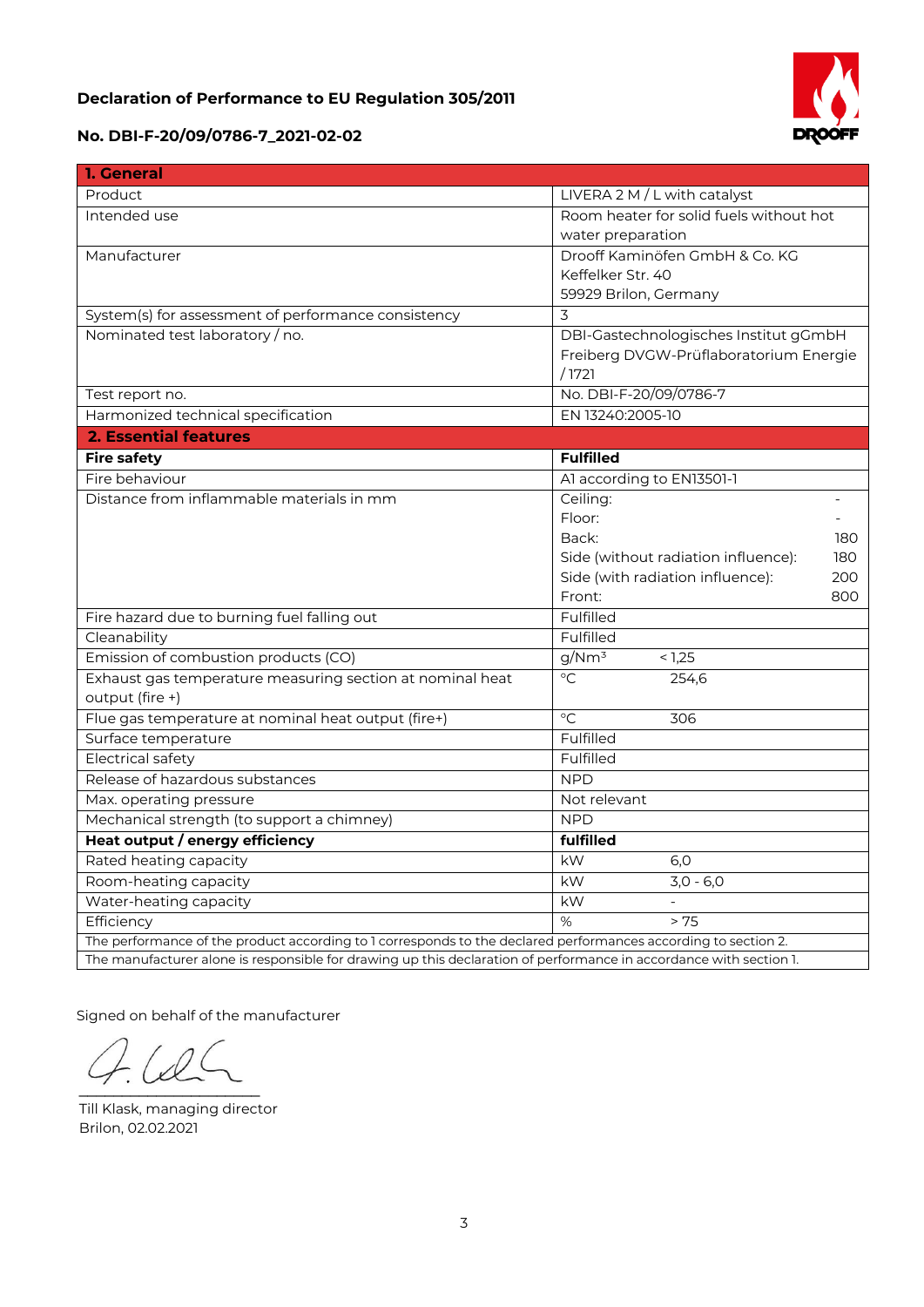**No. DBI-F-20/09/0786-7\_2021-02-02**



| 1. Généralités                                                                                                       |                                          |
|----------------------------------------------------------------------------------------------------------------------|------------------------------------------|
| Produit                                                                                                              | LIVERA 2 M / L avec convertisseur        |
|                                                                                                                      | catalytique                              |
| Objet                                                                                                                | Chauffage pour combustibles solides sans |
|                                                                                                                      | production d'eau chaude                  |
| Fabricant                                                                                                            | Drooff Kaminöfen GmbH & Co. KG           |
|                                                                                                                      | Keffelker Str. 40                        |
|                                                                                                                      | 59929 Brilon, Allemagne                  |
| Système(s) d'évaluation de la constance des performances                                                             | 3                                        |
| Laboratoire d'essai désigné / numéro                                                                                 | DBI-Gastechnologisches Institut gGmbH    |
|                                                                                                                      | Freiberg DVGW-Prüflaboratorium Energie   |
|                                                                                                                      | /1721                                    |
| Numéro du rapport d'essai                                                                                            | No. DBI-F-20/09/0786-7                   |
| Spécification technique harmonisée                                                                                   | EN 13240:2005-10                         |
| 2. Caractéristiques principales                                                                                      |                                          |
| Sécurité incendie                                                                                                    | Conforme                                 |
| Comportement au feu                                                                                                  | Al selon la norme EN13501-1              |
| Distance de sécurité aux matériaux combustibles en mm                                                                | Plafond:                                 |
|                                                                                                                      | Sol:                                     |
|                                                                                                                      | Arrière:<br>180                          |
|                                                                                                                      | Côté (sans influence des                 |
|                                                                                                                      | radiations):<br>180                      |
|                                                                                                                      | Côté (avec influence                     |
|                                                                                                                      | des radiations) :<br>200                 |
|                                                                                                                      | Devant:<br>800                           |
| Danger d'incendie dû à la chute de combustible brûlé                                                                 | Conforme                                 |
| Nettoyabilité                                                                                                        | Conforme                                 |
| Émissions de produits de combustion (CO)                                                                             | g/Nm <sup>3</sup><br>< 1,25              |
| Section de mesure de la température des gaz de combustion à la                                                       | $\overline{C}$<br>254,6                  |
| puissance calorifique nominale (fire +)                                                                              |                                          |
| Température des gaz de combustion à la puissance                                                                     | $\rm ^{\circ}C$<br>306                   |
| calorifique nominale (fire+)                                                                                         |                                          |
| Température de surface                                                                                               | Conforme                                 |
| Sécurité électrique                                                                                                  | Conforme                                 |
| e rejet de substances dangereuses                                                                                    | <b>NPD</b>                               |
| Max. Pression de fonctionnement                                                                                      | Non pertinent                            |
| Résistance mécanique (pour supporter une cheminée)                                                                   | <b>NPD</b>                               |
| Production de chaleur / efficacité énergétique                                                                       | Conforme                                 |
| Puissance totale                                                                                                     | kW<br>6,0                                |
| Puissance de convection                                                                                              | $3,0 - 6,0$<br>kW                        |
| Puissance hydraulique                                                                                                | kW                                       |
| Efficacité                                                                                                           | %<br>> 75                                |
| La performance du produit selon le point 1 correspond aux performances déclarées selon le point 2.                   |                                          |
| Le fabricant est seul responsable de l'établissement de cette déclaration de performance conformément à l'article 1. |                                          |

Signé au nom du fabricant

 $\sim$ 

Till Klask, Directeur général Brilon, 02 février 2021